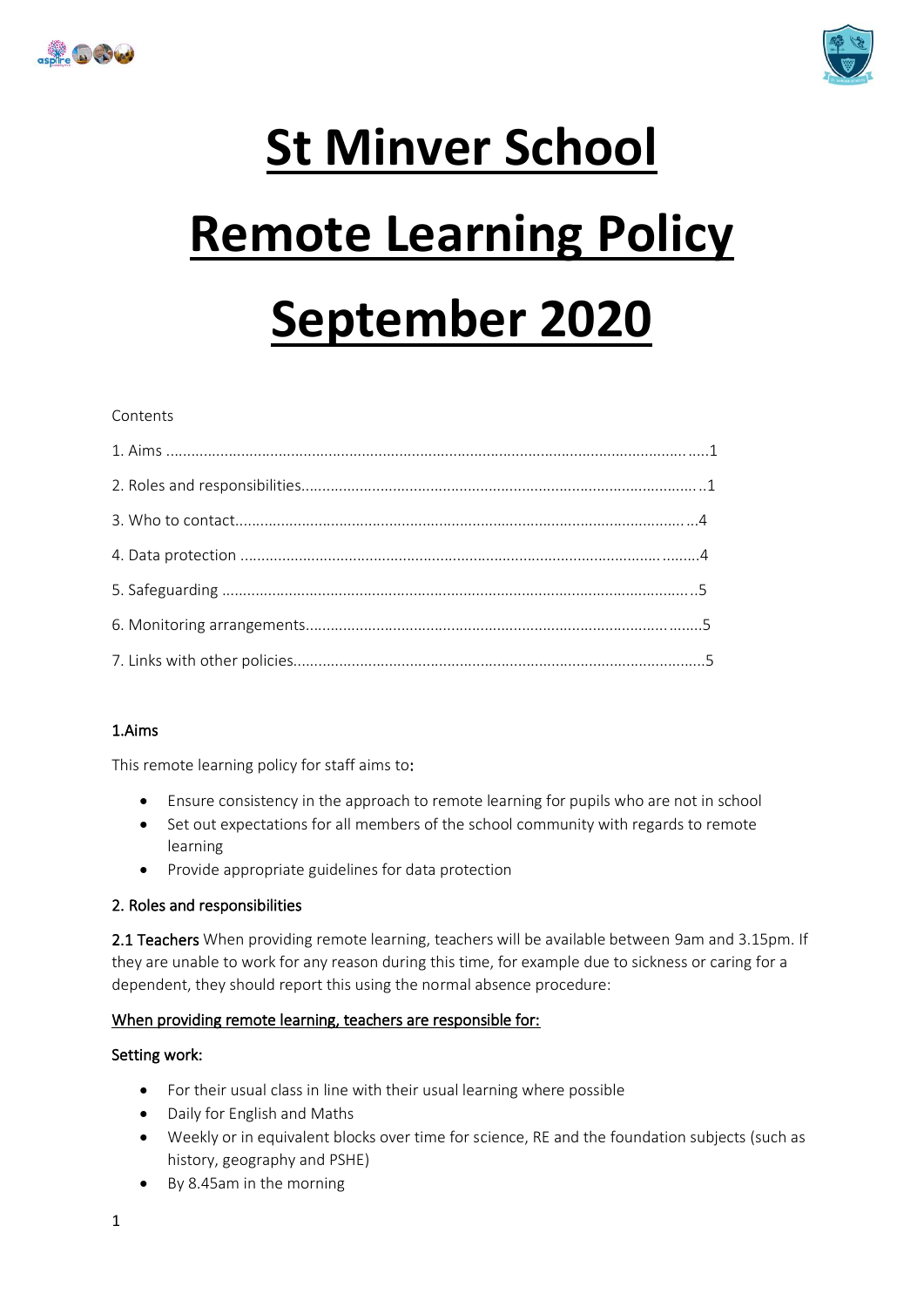



• Using Tapestry as a learning platform for Class R and Year 1 and Google Classroom for Years 2 to 6

#### **Providing feedback on work:**

- Pupils are to share their work, in an appropriate form, on Tapestry or Google Classroom so their teacher can see it
- Feedback may be given to a whole class or individually where needed
- Work needs to be submitted daily unless otherwise stated by teachers
- Feedback will be given only between the hours of 8:45am and 5:00pm
- Teachers will be mindful of work submitted at the end of the day when they log on the next morning.

#### **Keeping in touch with pupils and families who are not in school:**

- Regular contact via Tapestry and Google Classroom
- Respond to emails during the hours of 9am and 3.15pm
- Refer any concerns or complaints to Mrs Rodwell or a member of the SLT
- Make direct (phone)contact with pupils who are not completing work this to be done either by teachers themselves, or delegated to Teaching assistants where appropriate, to the admin team or discussed with and picked up by the Head of School

#### **Attending virtual meetings with staff and providing video support for parents/children**:

- Consider dress code and treat each day as a working day
- Be mindful of the location if producing any video contact or making calls

#### **2.2 Teaching Assistants**

When assisting with remote learning, teaching assistants must be available between 8.45am and 3.15pm, or their working hours, to support teachers with the day-to-day organisation of remote learning.

If unable to work for any reason during this time, for example due to sickness, teaching assistants should report this using the normal absence procedure.

#### **When assisting with remote learning, teaching assistants are responsible for:**

- Supporting pupils who are not in school with learning remotely as directed by the class teacher or SLT
- Attending virtual meetings with staff and providing video support for parents/children**:**
- Considering dress code and treating each day as a working day
- Be mindful of the location if producing any video contact or making calls

#### **2.3 Curriculum Leads**

Alongside their teaching responsibilities, curriculum leads, including the SENDCo and Pupil Premium Lead, are responsible for:

- Considering whether any aspects of the subject curriculum needs to change to accommodate remote learning
- Working with teachers teaching their subject remotely to make sure all work set is appropriate and consistent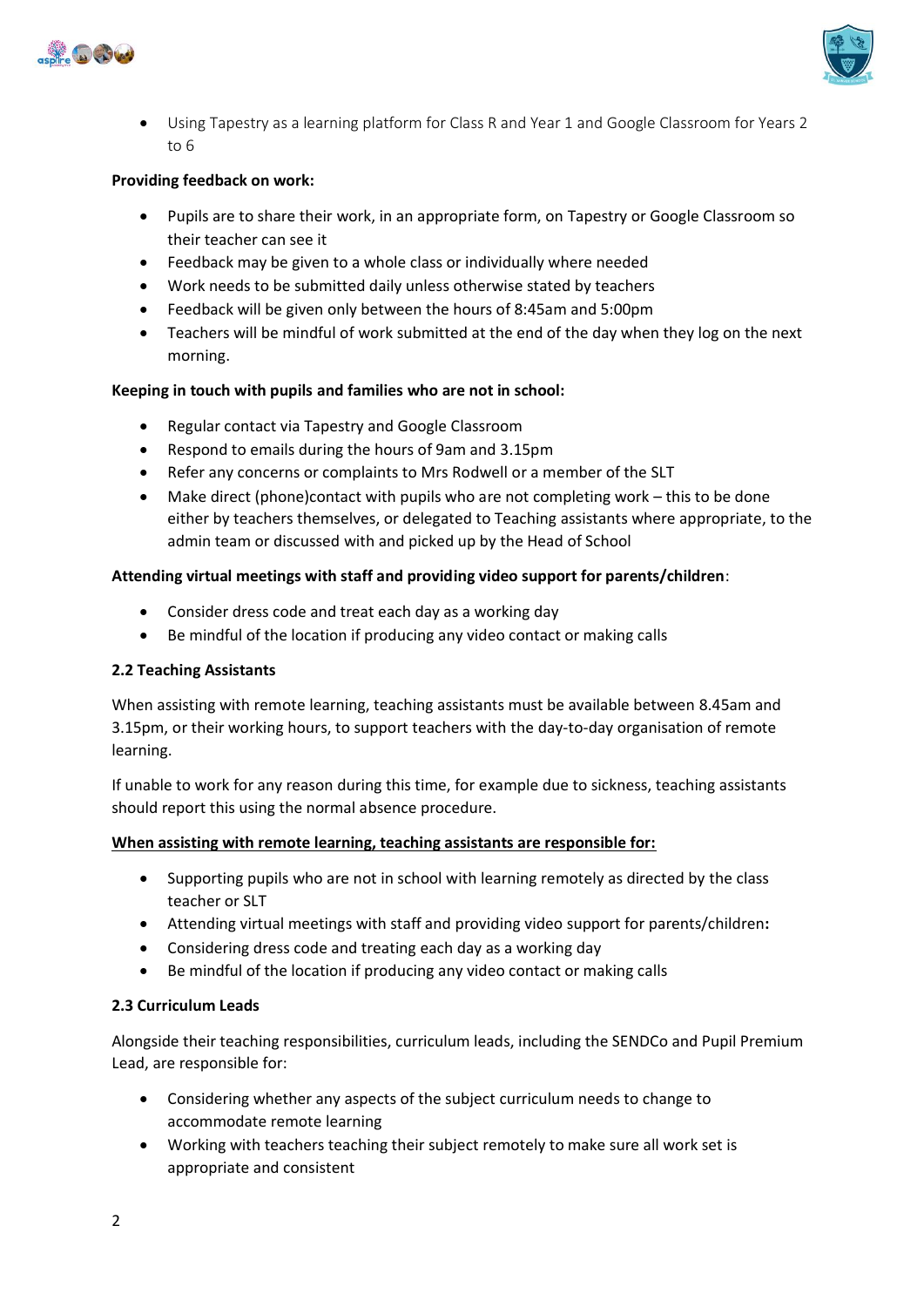



- Working with other curriculum leads and senior leaders to make sure work set remotely across all subjects is appropriate and consistent
- Monitoring the remote work set by teachers in their subject through joining their online classroom
- Alerting teachers to resources they can use to teach their subject remotely

### **2.4 Senior Leadership Team**

Alongside any teaching responsibilities, senior leaders are responsible for:

- Co-ordinating the remote learning approach across the school
- Monitoring the effectiveness of remote learning through regular meetings with teachers and curriculum leaders, reviewing work set and reaching out for feedback from pupils and parents
- Monitoring the security of remote learning systems, including data protection and safeguarding considerations
- Feeding back as appropriate to Mrs Rodwell, Remote Learning Lead

#### **2.5 Designated Safeguarding Lead**

We will follow the statutory safeguarding guidance,

[https://assets.publishing.service.gov.uk/government/uploads/system/uploads/attachment\\_data/file](https://assets.publishing.service.gov.uk/government/uploads/system/uploads/attachment_data/file/953380/Keeping_children_safe_in_education_2020_-_Update_-_January_2021.pdf) [/953380/Keeping\\_children\\_safe\\_in\\_education\\_2020\\_-\\_Update\\_-\\_January\\_2021.pdf](https://assets.publishing.service.gov.uk/government/uploads/system/uploads/attachment_data/file/953380/Keeping_children_safe_in_education_2020_-_Update_-_January_2021.pdf)

We will always have regard for these important safeguarding principles:

- The best interests of children must come first
- If anyone has a safeguarding concern about any child, they should act on it immediately
- A designated safeguarding lead (DSL) or deputy should always be available (see section 4 for details of our arrangements)
- Children should continue to be protected when they are online

All staff must continue to act on any concerns they have about a child immediately. It is still vitally important to do this, both for children at school and those at home. Continue to record any concerns using My Concern.

We will continue to work with children's social care, with virtual school heads for looked-after and previously looked-after children, and with any other relevant safeguarding and welfare partners, to help keep children safe.

## **2.6 IT staff (Aspire)**

IT staff are responsible for:

- Fixing issues with systems used to set and collect work
- Helping staff and parents with any technical issues they are experiencing
- Reviewing the security of remote learning systems and flagging any data protection breaches to the data protection officer
- Assisting pupils and parents with accessing the internet or devices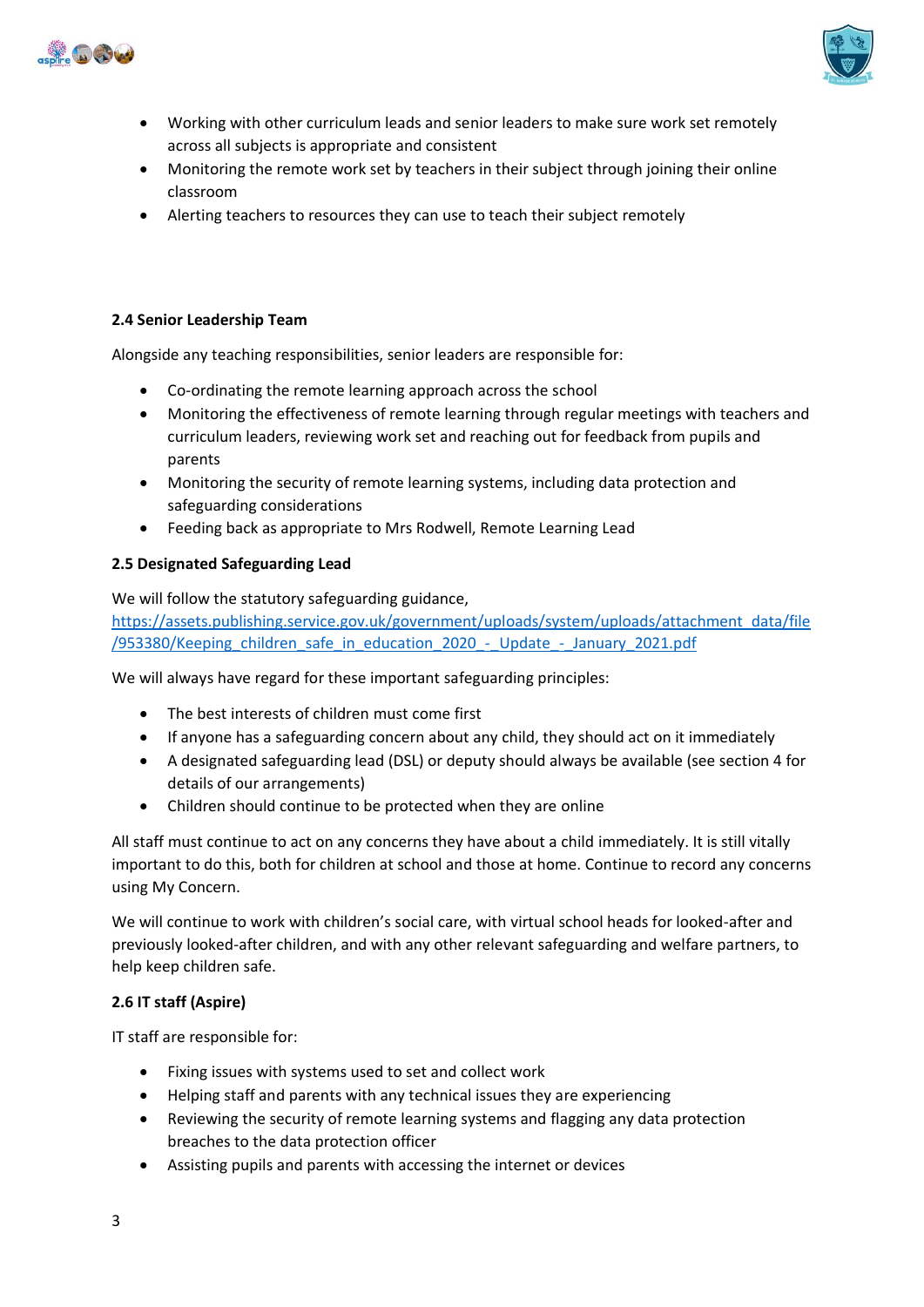



## **2.7 Pupils and parents**

Staff can expect pupils learning remotely to:

- Be contactable during the school day although of course not always in front of a device
- Complete work to the deadline set by teachers
- Seek help if they need it, from teachers or teaching assistants
- Alert teachers if they are not able to complete work

Staff can expect parents with children learning remotely to:

- Make the school aware if their child is sick or otherwise cannot complete work
- Seek help from the school if they need it
- Be respectful when making any complaints or concerns known to staff
- Make use of school subscriptions

#### **2.8 Trust Board**

The Trust Board is responsible for:

- Monitoring the school's approach to providing remote learning to ensure education remains as high quality as possible
- Ensuring that staff are certain that remote learning systems are appropriately secure, for both data protection and safeguarding reasons

#### **3. Who to contact**

If staff have any questions or concerns about remote learning, they should contact the following individuals:

- Issues with IT log with Aspire Help Desk
- Issues with their own workload or wellbeing talk to their line manager
- Concerns about data protection talk to the data protection officer
- Concerns about safeguarding talk to the DSL or a DDSL, if DSL unavailable
- Concerns about work content for individual children talk to class teacher or SENDCo

#### **4. Data protection**

#### **4.1 Accessing personal data**

When accessing personal data for remote learning purposes, all staff members will:

- Access data through St Minver School's Sharepoint or Arbor system
- Use school devices rather than personal devices. Please speak to your class teacher or Mrs Rodwell if you do not have access at home.

#### **4.2 Processing personal data**

Staff members may need to collect and/or share personal data such as email addresses as part of the remote learning system. As long as this processing is necessary for the school's official functions, individuals will not need to give permission for this to happen. However, staff are reminded to collect and/or share as little personal data as possible online.